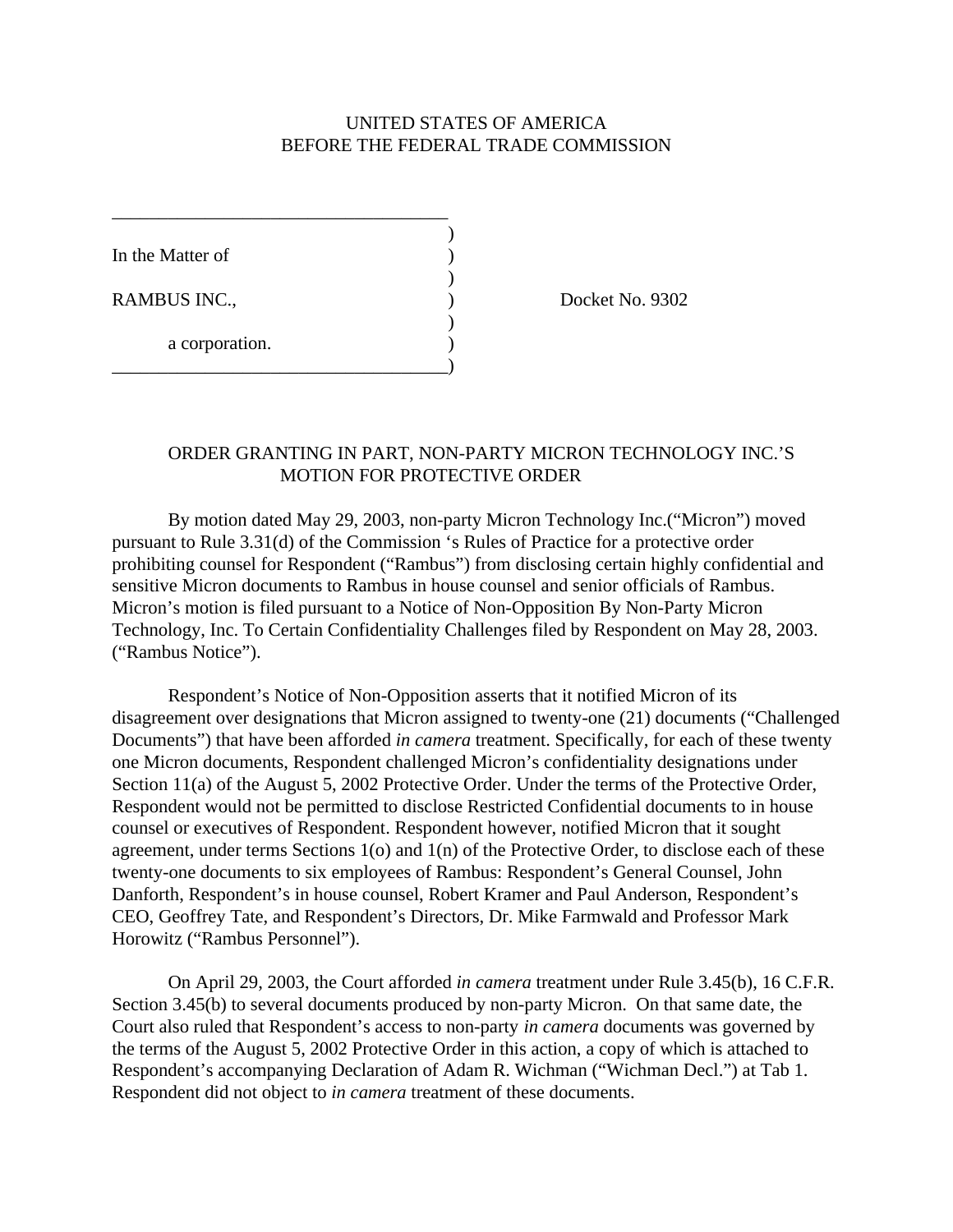On May 13, 2003, Respondent, consistent with the terms of the Protective Order, notified Micron in writing that it disagreed with the Restricted Confidential designations that Micron had assigned the Challenged Documents (Copy attached to Wichman Decl. at Tab 2). In this letter, Respondent notified Micron of its intent, under terms of the Protective Order, to disclose the Challenged Documents to the named Rambus Personnel. The Federal Express delivery record indicates that counsel for Micron received this letter on May 14, 2003 (Wichman Decl at par. 8).

Micron did not respond to the Section  $10(b)$  notice within five business days.<sup>1</sup> However, on May 22, 2003, within one day of the expiration of the time period for written objections, counsel for Micron left a telephone message with Respondent's counsel, advising him of Micron's intention to object ( *See* Stone Decl. at par. 3; Micron Motion at p. 2). As of the date of the Rambus Notice, May 28, 2003, Respondent had not received any further communication from Micron (*See* Stone Decl. at par.3). On May 29, 2003, however, Micron filed its Motion for a Protective Order, asserting *inter alia,* that it had "inadvertently" failed to respond to Respondent's letter in writing within the time allotted under the Protective Order.

Thereafter, on June 9, 2003, Respondent filed a response to Micron's motion asserting two separate grounds: 1) that under the terms of the Protective Order, Micron's Motion is untimely; and 2) the fourteen documents at issue<sup>2</sup> are simply not entitled to the protection that Micron seeks, namely, to prevent their disclosure to Rambus Personnel. As such, Respondent asserts that Micron has forfeited its right to oppose Respondent's intended disclosure.

#### **Discussion**

On April 23, 2003 and April 29, 2003, the Court ordered *in camera* treatment, under Commission Rule of Practice 3.45(b), 16 C.F.R. Section 3.45(b), for one hundred and thirty (138) of Respondent's and Complaint Counsel's trial exhibits produced by third parties to this action.<sup>3</sup> One hundred sixteen (116) of these exhibits are Micron documents; fourteen (14) of these one hundred sixteen (116) are the subject of the instant motion.

<sup>&</sup>lt;sup>1</sup>Based on Micron's receipt on May 14, 2003, starting with May 15, 2003 (a Thursday), five business days from receipt expired on May 21, 2003.

<sup>&</sup>lt;sup>2</sup>Since the filing of the Rambus Notice, Micron has agreed to allow seven  $(7)$  of the twenty one (21) questioned documents to be disclosed to the Rambus Personnel as requested (See, Discussion).

<sup>3</sup> *See* Order on Non-Parties Motions For *In Camera* Treatment of Documents Listed On Parties' Exhibit Lists, *In re Rambus Inc.*, Docket No. 9302 (Apr. 23, 2003); Additional Order on Non-Party Motions for *In Camera* Treatment of Documents Listed On Parties' Exhibit Lists, *In re Rambus Inc.,* Docket No. 9302 (Apr. 29, 2003).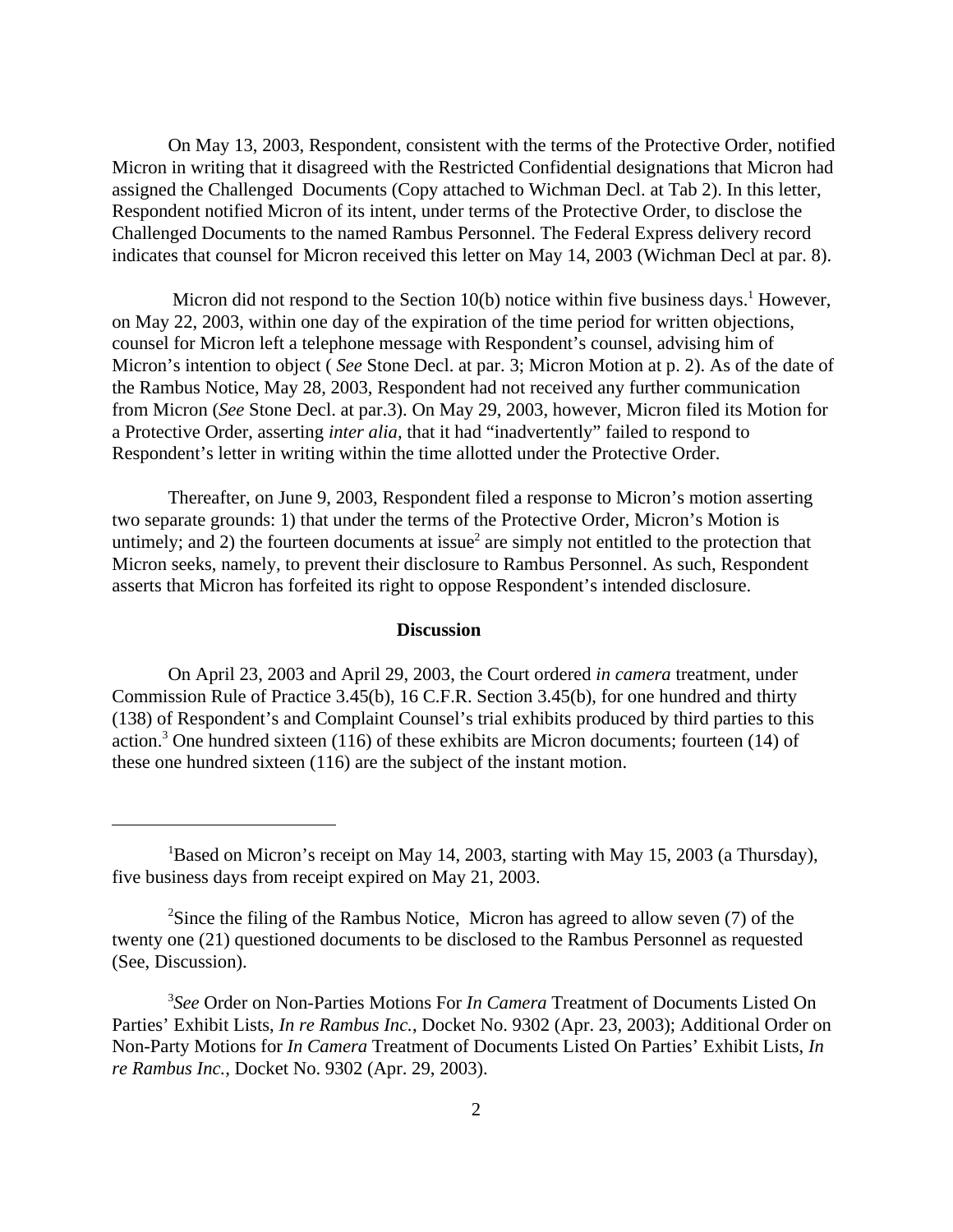Section 10(b) of the Protective Order provides five business days to respond to notice of intent to disclose Restricted Confidential or Confidential Discovery Material to "New Persons." *See* Protective Order, Section 10(b). "If the Producing Party does not object to the disclosure of the Restricted Confidential or Confidential Discovery Material to the New Person within five (5) business days, the Disclosing Party may disclose the Restricted Confidential or Confidential Discovery Material to the identified New Person .*"*

Respondent argues that Micron has forfeited its right under Section 10(b) of the Protective Order to oppose Respondent's intended disclosure as Micron has offered no valid reason for its "default". Respondent asserts that federal courts may excuse a late filing on a showing of "excusable neglect", but that Micron's "inadvertence" fails to satisfy such a burden.<sup>4</sup> Respondent's citations however, speak generally to post trial motions and review of the "excusable neglect" standard under Rule 6 of the Federal Rules of Civil Procedure<sup>5</sup> and similar procedural rules.

 The Advisory Committee Notes (1946 Amendment) to Rule 6(b), state that the purpose of the amendment "is to clarify the finality of judgments". The Advisory Committee under Rule 6(b) thus addressed the issue of how far should the desire to allow correction of judgments be allowed to postpone their finality. Given the fact that the deadline contained in the Protective Order does not involve the finality of judgments by this Court, the "excusable neglect" standard advocated by Respondent, is not binding under the facts of this case.

Rather, the Court is mindful of the fact that Micron is a non-party to this proceeding. As such, the Court must be particularly cautious with respect to its proprietary materials. Thus, despite the procedural "misstep" of not timely filing its objection under Section 10(b), the Court concludes that Micron has not waived its substantive right to oppose disclosure of its confidential

<sup>5</sup>Rule 6 "Time" provides in part "(b) Enlargement. When by these rules or by a notice given thereunder or by order of court an act is required or allowed to be done at or within a specified time, the court for cause shown may at any time in its discretion...(2) upon motion made after the expiration of the specified period permit the act to be done where the failure to act was the result of excusable neglect;..."

<sup>4</sup> *See, e.g., Pioneer Inv. Servs. Brunswick Assoc.,* 507 U.S. 380, 392 (1993)("inadvertence, ignorance of the rules, or mistakes construing the rules do not usually constitute 'excusable' neglect"); *Graphics Communications Int'l Union, Local 12-N v. Quebecor Printing Providence, Inc.,* 270F.3d 1, 5-6(1st Cir. 2001)("although the *Pioneer* standard is more forgiving than the standard in our prior case law, there still must be a satisfactory explanation for the late filing...[W]e have continued to uphold findings of 'no excusable neglect' where the court cited the absence of unique or extraordinary circumstances."); *Kyle v. Campbell Soup Co.,* 28 F.3rd 928,931 ( $9<sup>th</sup>$  Cir.1994)(even a showing of good faith, lack of professional incompetence, and lack of prejudice does not establish excusable neglect).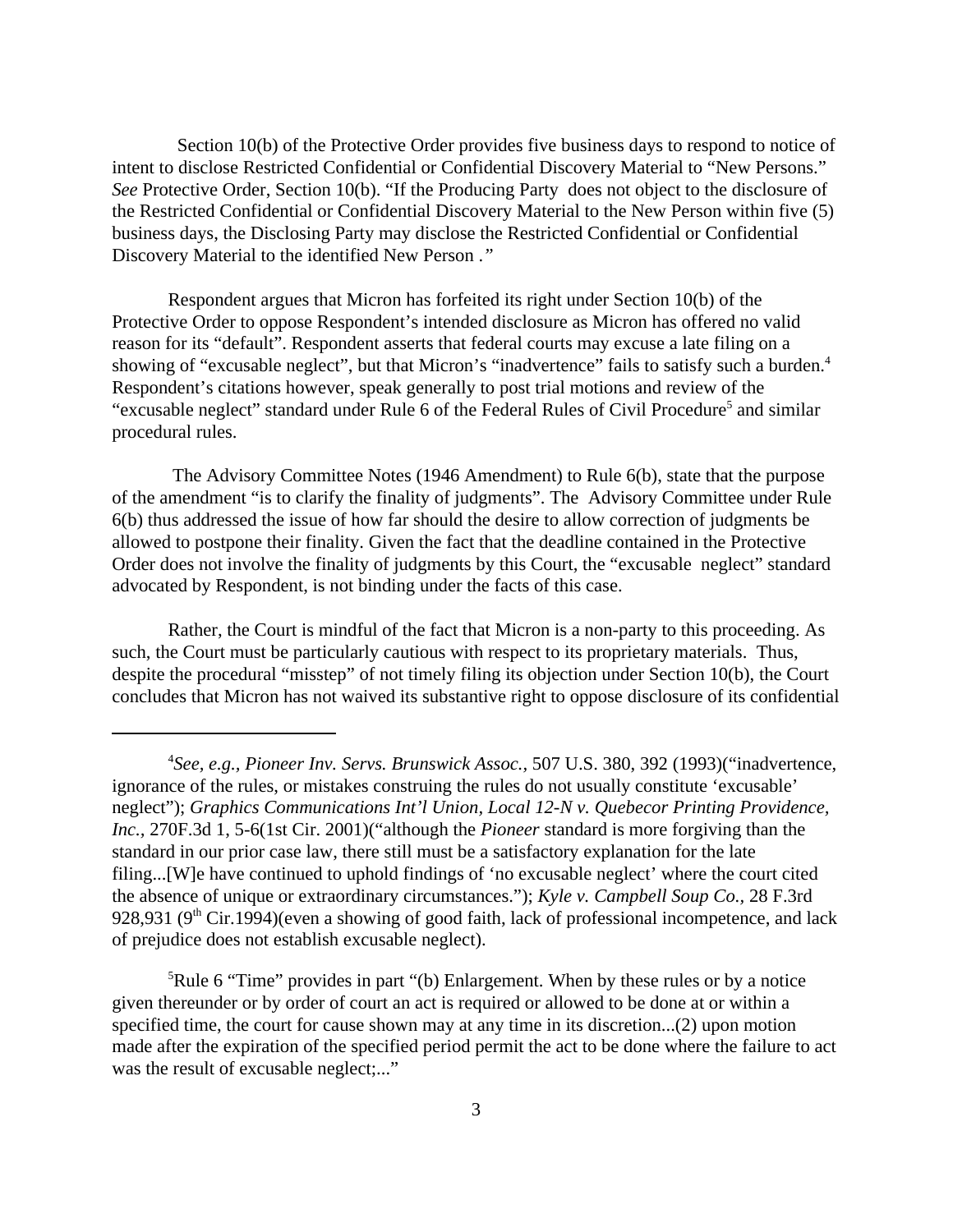information.<sup>6</sup> Respondent was on notice of Micron's intent to object to the Rambus Notice, within one day of the established deadline. As such, Respondent has not demonstrated how it has been substantially prejudiced by Micron's untimely filing under the terms of the Protective Order.

In addressing the merits of Micron's motion, the Court is faced with resolving competing interests, whereby Micron does not want the Challenged Documents disseminated to persons other than those listed in Paragraphs 7 and 8 of the Protective Order, Respondent asserts it needs such disclosure to fully litigate its case. In *Toys "R" Us,* 126 F.T.C. 415, 1998 FTC LEXIS 185(1998), it was found that an Administrative Law Judge ("ALJ") has discretion to deny a respondent access to "significant confidential information" of a business competitor upon balancing 1) the respondent's "need for direct access" to the confidential information "to adequately prepare its case," 2) "the harm disclosure would cause to the parties submitting this information," and 3) "the forum's interest in maintaining the confidentiality of the information." *Toys "R" Us,* 1998 FTC LEXIS at 198-99.

 As previously noted, Micron's motion asserts that Micron is prepared to permit Rambus to disclose a limited number of the identified documents to the Rambus Personnel as requested. Specifically, Micron will not oppose disclosure to the Rambus Personnel of documents identified by Bates number as follows:

> MR0082159-60 MR20005866-67 MR20005991-92 MR20005984-85 MR20005900-03 MR200007331-40 MR200007326

Accordingly, Rambus Personnel shall be granted access to these *in camera* documents as requested.

The documents that remain in dispute fall into four categories: (1) Micron's summary of Intel information ("Intel Documents")-- CX-2702 (MR0082150-51), CX-2708 (MR0082136-37), CX-2730 (MR0130011-12), and RX-1710 (MU00049188-89); (2) SyncLink ("SyncLink Documents")-- RX-0695(MR20005748), CX-2691(MR0135139-42); RX-0844 (MR20006342), and CX-2700 (MR20007188-90); (3) Advanced DRAM Technology ("ADT Documents")-- RX-1796 (MFTC200502-35), RX-1840 (MFTC100000229), CX-2780 (MFTC211248-58), CX-2781 (MFTC2111238-44), and RX-1677 (MFTC228549-51), and (4) an e-mail relating to Texas Instrument's agreements and correspondence with Rambus ("Rambus/Texas Instruments

<sup>&</sup>lt;sup>6</sup>Paragraph 23 of the Protective Order provides that "[e]ntry of the foregoing Protective Order is without prejudice to the right of the Parties or Third Parties to apply for further protective orders or for modification of any provision of this Protective Order."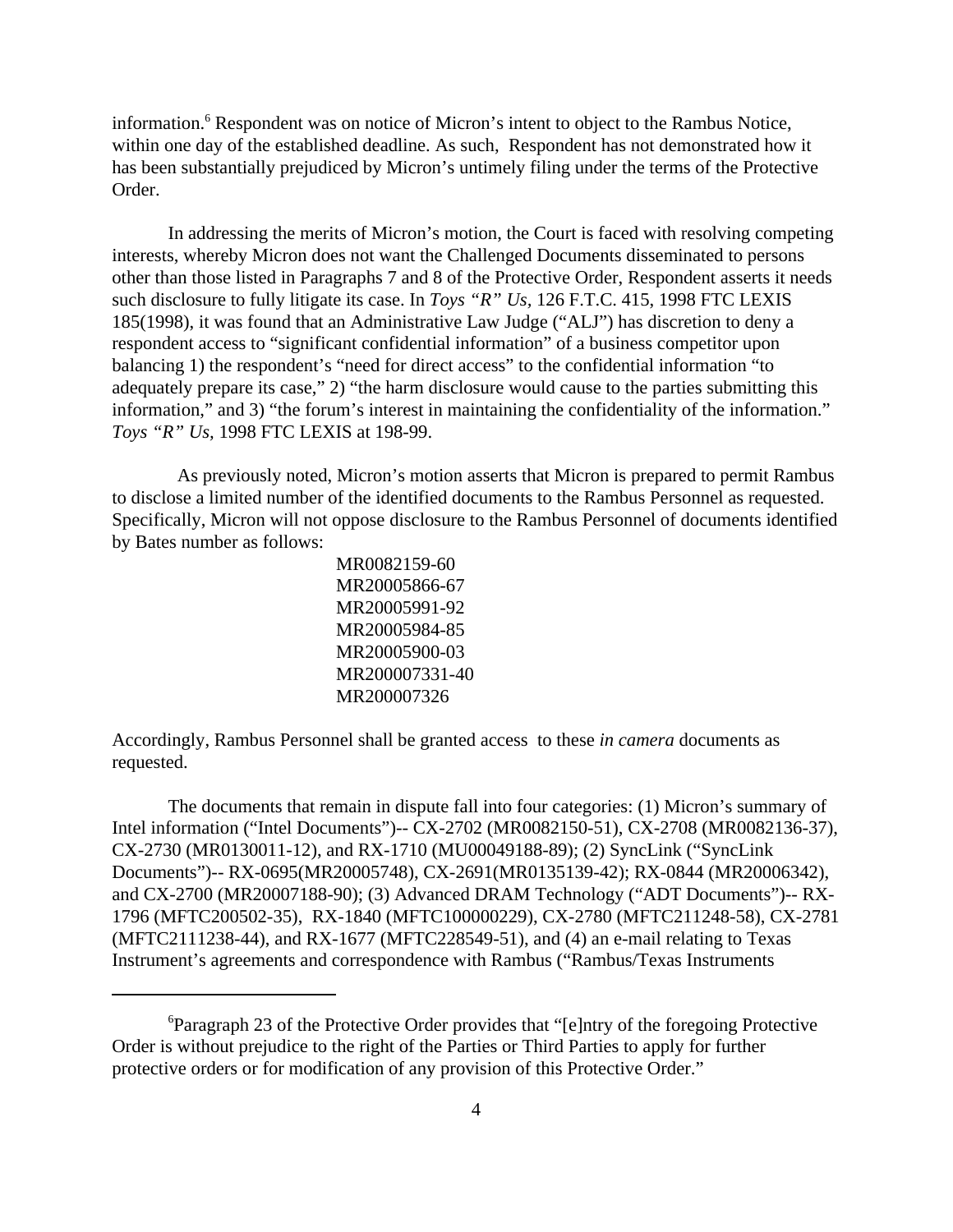Documents")--CX-2707(MR20006936-41).

A review of the disputed documents shows that with respect to Category 1 (Micron's summaries of the Intel documents), there exists certain documents consisting of internal Micron e-mails reporting on Intel's product development and JEDEC discussions. Each of these documents contain Intel product development information that was at issue in MR0082227-29, which the Court denied *in camera* treatment by order dated April 29, 2003. Although Micron is willing to reduce the level of protection of these documents to Confidential, the Court concludes that none of these exhibits pose the confidentiality concerns stated by Micron. Such arguments were previously rejected by the Court in denying *in camera* treatment to MR0082227-29, and there is evidence that the information contained in RX-1710, regarding the i870 server chipset has been publicly disclosed as early as August 24, 2001 on the internet<sup>7</sup>.

Accordingly, as to the summaries of the "Intel Documents", Micron's request for a protective order to prevent disclosure of this information to the Rambus Personnel is DENIED.

As to the remaining categories of disputed documents, the Court finds that Rambus has not presented compelling justification in light of the *Toys "R" US* standard, for allowing disclosure of the Challenged Documents to the named Rambus Personnel.<sup>8</sup> Thus, Micron's request for a protective order for this "significant confidential information", as supported by the declaration of Robert Donnelly is hereby GRANTED.

### **ORDER**

A. Micron's Motion for a Protective Order as to the "Intel Documents" is **DENIED.** The following documents, identified by Bates number shall continue to receive *in camera* treatment but shall be disclosed to the six Rambus Personnel named herein.

> MR0082150-51 MR0082136-37 MR0130011-12 MU00049188-89

*B.* As to the remainder of the Challenged Documents, Micron's request for a protective order is hereby **GRANTED.**

<sup>7</sup>See Tab 18 of Respondent's Opposition to Non-Party Micron Technology Inc.'s Motion For Protective Order.

<sup>8</sup> *See also Vesta Corset Co. v. Foundations, Inc.,* 1999 U.S. Dist. LEXIS 124 (1999)\*1-3, citing *Quotron Systems, Inc. v. Automatic Data Processing, Inc.,* 141 F.R.D. 37, 40 (S.D.N.Y. 1992).